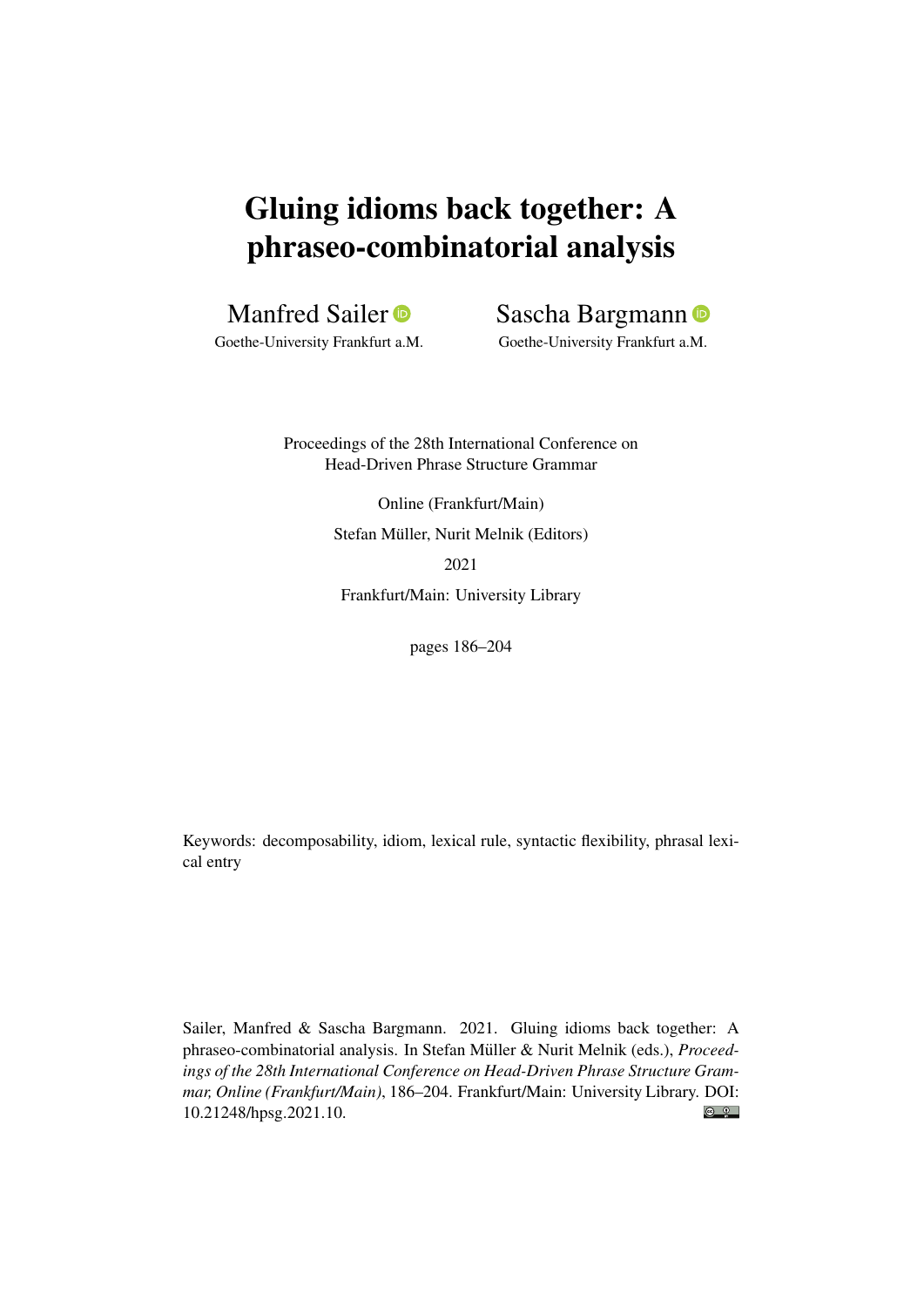#### **Abstract**

The formal analysis of idioms has been oscillating between approaches that emphasize the unit-like character of idioms and approaches that focus on the autonomy of the idioms' parts. In this paper, we summarize the main arguments for and against these two positions to then propose an account that tries to capture and combine the insights and advantages of both types of analysis. The resulting theory is heavily influenced by the approach taken in Riehemann (2001).

### **1 Introduction**

Idioms like *kick the bucket* 'die' in (1) or *pull strings* 'use connections' in (2) have mostly been analyzed as either fixed phrases that are coupled with the idiom's meaning as a whole (henceforth *phrasal accounts*) or as two or more separate idiomatic parts that combine according to the conventional rules of combinatorics and that each contribute their own meaning to the meaning of the idiom as a whole (henceforth *combinatorial accounts*).

- (1) Our gold fish *kicked the bucket* last night.
- (2) My boss *pulled strings* to get his current job.

Whereas phrasal accounts emphasize the unit-like character of idioms, combinatorial accounts focus on the (relative) autonomy of the idioms' parts. In this paper, we summarize the main arguments for and against these two positions to then propose an analysis that tries to capture and combine the insights and advantages of both types of analysis.

#### **2 Phrasal versus combinatorial approaches**

Early generative approaches, like Chomsky (1965), consider all idioms lexical units with internal structure; idioms are taken to be part of the lexicon but more complex than single words. Most subsequent approaches to idioms take a (much) more differentiated position.

On the basis of their empirical observation that not all idioms behave like monolithic units, but many of them actually show a certain degree of syntactic flexibility, Wasow et al. (1983) and Nunberg et al. (1994) argue that idioms come in at least two versions: (i) idiomatic phrases (IPs) and (ii) idiomatically combining expressions (ICEs).

IPs are semantically non-decomposable idioms that are analyzed as fixed phrases stored in the lexicon in the form of one single monolithic entry, which is

<sup>†</sup>We thank the reviewers and the participants of HPSG 2021 for their comments, in particular Emily Bender, Jamie Findlay, Paul Kay, Nurit Melnik, and Adam Przepiórkowski. We are grateful to Pascal Hohmann for help with LaTeX. All errors are ours.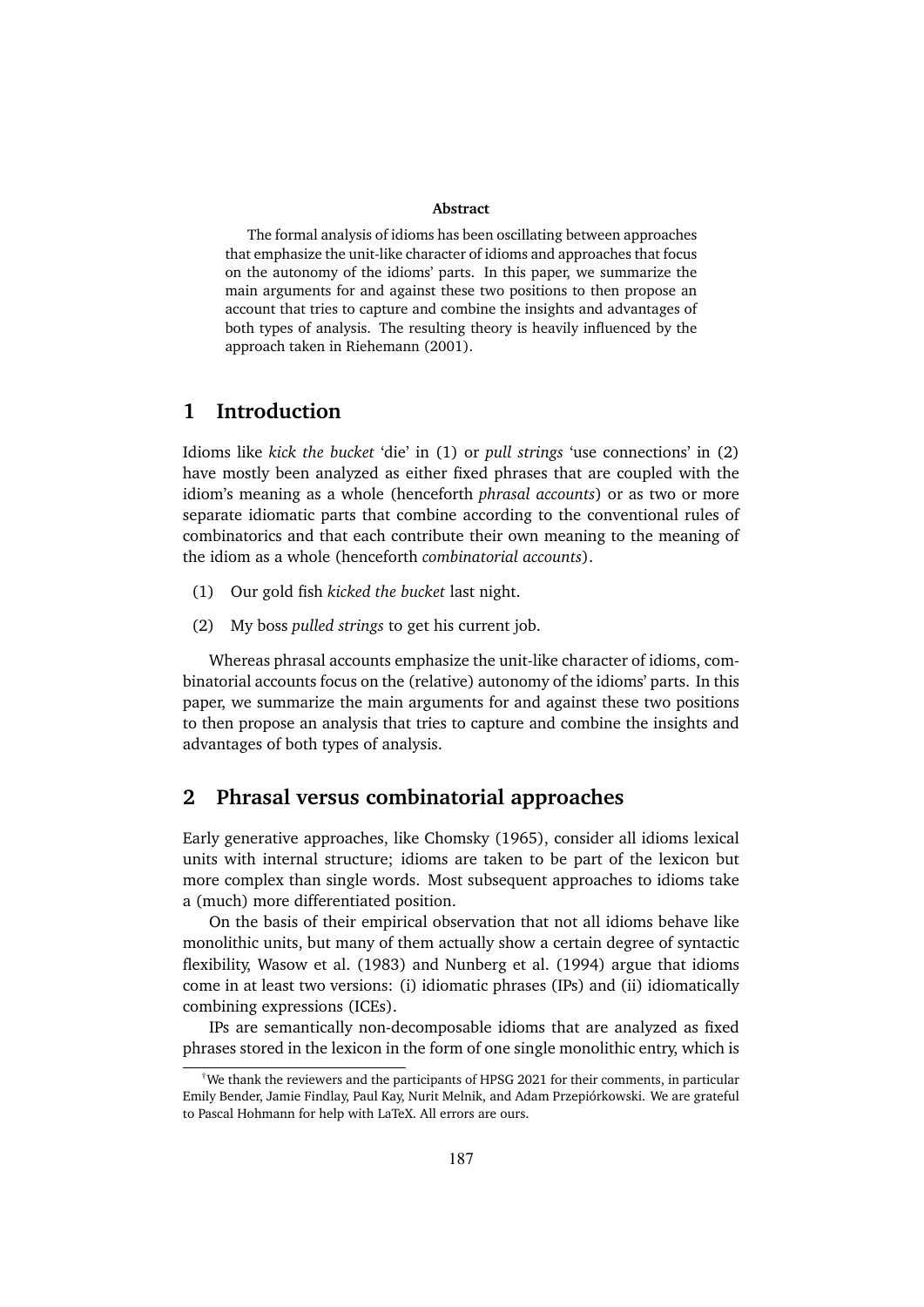directly coupled with the idiomatic meaning. A typical and often used example of an IP is the idiom *kick the bucket*, whose interpretation is 'die'.

ICEs, on the other hand, are semantically decomposable idioms that are analyzed as consisting of two or more separate word-level lexical entries that each contribute only a part of the idiom and of its meaning. Typical and often used examples of ICEs are *pull strings* 'use connections' (where *pull* is interpreted as 'use' and *strings* as 'connections') and *spill beans* 'divulge information' (where *spill* is interpreted as 'divulge' and *beans* as 'information').

The basic insight in Wasow et al. (1983) and Nunberg et al. (1994) is that semantic decomposability correlates with syntactic flexibility: Semantically decomposable idioms can undergo syntactic processes such as passivization, topicalization, or the insertion of adjuncts, whereas semantically non-decomposable idioms cannot – see (3), where "\$" indicates the unavailability of an idiomatic reading.

- (3) a. The beans were spilled by Pat. (Nunberg et al., 1994, 510)
	- b. \$ The bucket was kicked by Pat. (Nunberg et al., 1994, 508)

Semantically decomposable idioms motivated a combinatorial analysis in GPSG (Gazdar et al., 1985). This has been carried over to HPSG in Krenn & Erbach (1994), Sailer (2003), and Soehn (2009).

Kay et al. (2015) and Bargmann & Sailer (2018) then point to empirical evidence against the syntactic fixedness of non-decomposable idioms. For example, passivization of non-decomposable idioms is not blocked in principle but interacts in a predictable way with the discourse constraints on passive in a given language, as in (4).

(4) When you are dead, you don't have to worry about death anymore. . . . The bucket will be kicked. (Bargmann & Sailer, 2018, 21)

Bargmann & Sailer (2018) account for the passivizability of *kick the bucket* in (4) in the following way: First, the subject of an English passive clause must be given or inferable from the preceding context (Kuno & Takami, 2004, 127). Second, the idiomatic noun phrase *the bucket* refers to a dying event. Since dying is given in the context, passivization is possible.

In the light of such observations, Kay et al. (2015) and Bargmann & Sailer (2018) analyze all idioms with a regular syntactic structure – decomposable or not – in a combinatorial way. This leads to an ICE-style analysis for idioms such as *kick the bucket* and restricts a phrasal analysis to expressions such as *kingdom come* 'paradise'.

Findlay (2019) points out two big challenges for combinatorial analyses: (i) The idiomatic versions of the words need to be prevented from occurring independently of the idiom (henceforth *collocational challenge*), and (ii) there is a new lexical entry for each (idiomatic) word in each idiom (henceforth *lexical*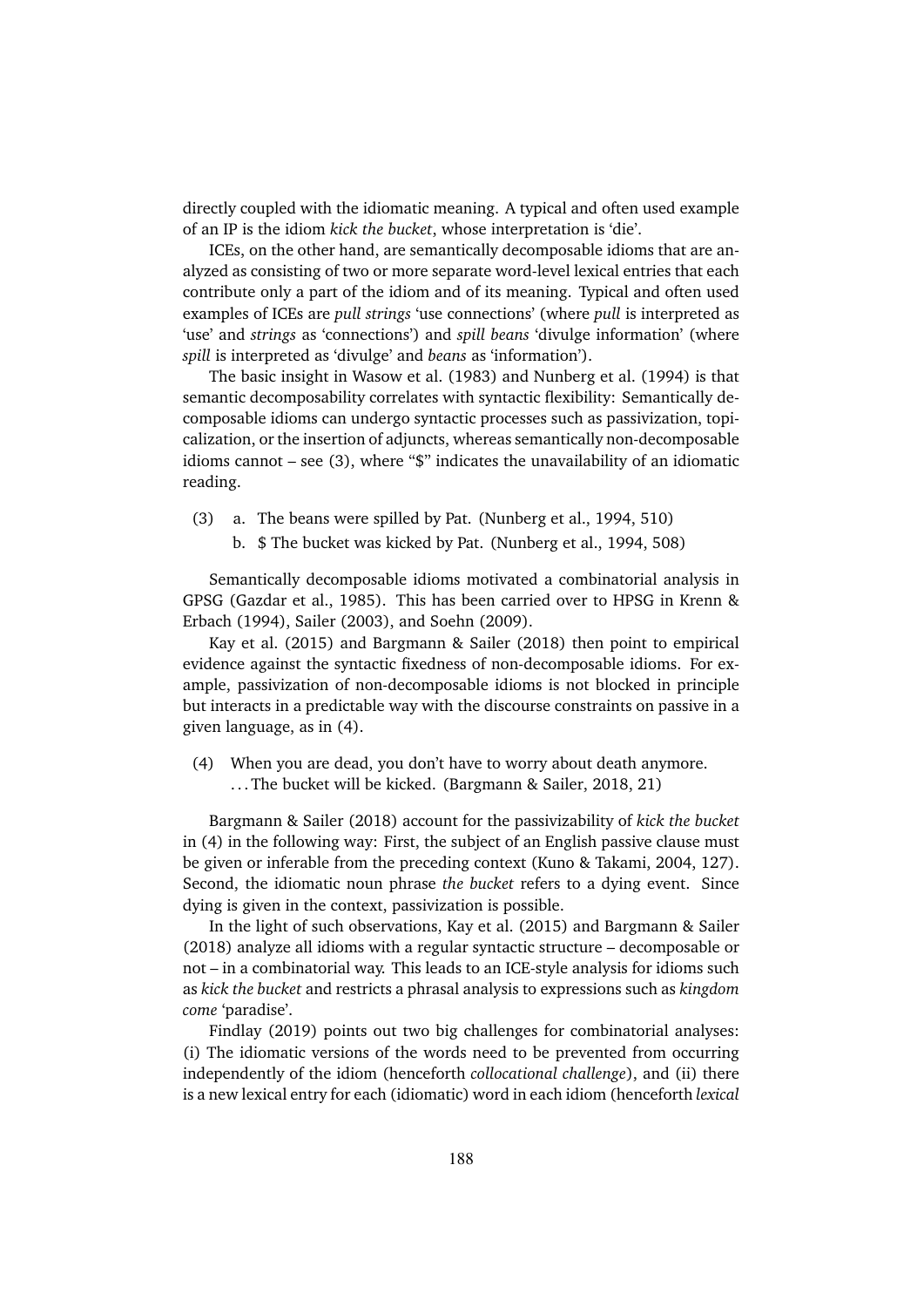*explosion challenge*). Findlay (2019) then suggests a phrasal analysis of idioms in a tree-grammar-based version of LFG.

A hallmark of phrasal analyses is that an idiom's parts are licensed directly and exclusively through the idiom's phrasal entry. Compared to combinatorial analyses, this has three advantages: (i) An idiom's parts are automatically prevented from occurring independently of the idiom, which leads to a confinement of idiom parts and avoids the collocational challenge. (ii) There is no need for individual lexical entries for individual idiomatic words, which avoids a lexical proliferation or "explosion" and hence ensures a leaner lexicon. (iii) It captures the intuition that idioms are lexical units.

However, phrasal analyses do not seem to be the appropriate analytic tool for some syntactic and/or textual constellations. We will consider three relevant cases here. The first problem is posed by the occurrence of idiom parts in relative clauses, see (5).

- (5) a. The strings<sub>k</sub>  $\left[_{RC}$  that Pat pulled <sub>*k*</sub></sub> got Chris the job. (Nunberg et al., 1994, 510)
	- b. John never pulled the strings*<sup>k</sup>* [*RC* that his mother told him should be pulled *<sup>k</sup>* ]. (Henk v. Riemsdijk's example)

If the relative clause contains only the idiomatic verb, here *pull*, it is unclear how a phrasal account can connect the verb with the idiomatic noun, here *strings*. Example (5b) is particularly challenging, as there is only one occurrence of the idiomatic noun *strings* but two occurrences of the idiomatic verb *pull*. According to the combinatorial analysis in Webelhuth et al. (2018, 257), *pull* is licensed in the relative clauses in (5) via the semantics of *strings<sup>k</sup>* , which is present via the gap  $\_\_\,k$ .

The second problematic constellation for phrasal accounts is exemplified in (6). Just as in (5b), there is one occurrence of the idiomatic noun *beans* that is related to two distinct occurrences of the idiomatic verb *spill*. It is not clear how this could be reconciled with a phrasal account, as the noun *beans* would have to be part of two distinct instances of the idiomatic phrase *spill beans* simultaneously.

(6) The beans  $\begin{bmatrix} V_P & V_P \end{bmatrix}$  have not been spilled yet], but  $\begin{bmatrix} V_P & W \end{bmatrix}$  be spilled very soon]].

In the combinatorial approach in Webelhuth et al. (2018), an occurrence of the idiomatic verb *spill* is licensed via the semantics of the idiomatic noun *beans*. Since *beans* is the head of the subject of the conjoined verb phrases, this single occurrence of the noun is sufficient to license two occurrences of the idiomatic verb *spill*.

The third challenge for phrasal accounts that we would like to discuss involves the pronominalization of idiom parts, as in (7).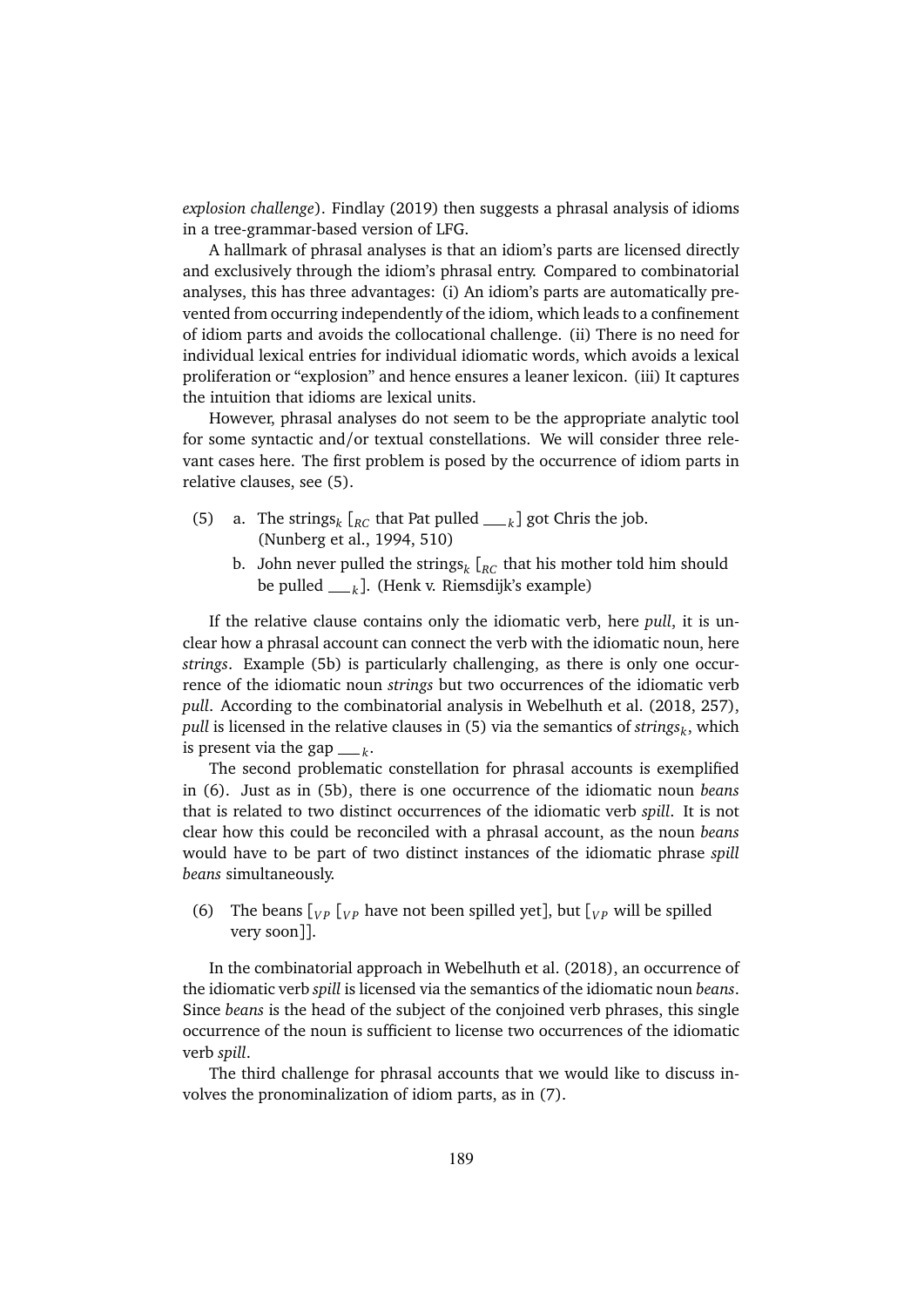(7) Eventually she spilled all the beans $_k$ . But it took her a few days to spill them*<sup>k</sup>* all. (Riehemann, 2001, 207)

In the *but*-clause in (7), the idiomatic verb *spill* combines with the pronoun *them* rather than an overt realization of the noun *beans*. This is only possible if the antecedent of the pronoun is a noun phrase whose head is idiomatic *beans*. This condition is hard to integrate into a phrasal analysis.

A combinatorial approach does not necessarily face this problem. According to Webelhuth et al. (2018, 251–252, 256), a pronoun shares relevant parts of its semantics with its antecedent. In our case, this means that the pronoun *them* in the *but*-clause has the semantics of idiomatic *beans*. Consequently, idiomatic *spill* is licensed in the *but*-clause.

This brief discussion shows that phrasal accounts naturally capture the confinement of idiom parts and allow for a leaner lexicon. Both of these are rather conceptual arguments. A combinatorial account, on the other hand, seems to be the better fit when it comes to the actual phenomena, like idioms in relative clauses, parts of idioms occurring twice, and idiom parts being pronominalized.<sup>1</sup>

#### **3 Riehemann's approach**

In Riehemann (2001), all idioms are phrases that consist of two or more words of which at least one is an idiomatic word. Such an idiomatic word differs from its non-idiomatic counterpart in exactly two aspects: (i) It has a different meaning (figurative or empty), and (ii) it does not have an individual entry in the lexicon, as it is obligatorily part of the idiom it belongs to and, as a consequence, has no status of its own. Apart from these two differences, an idiomatic word is identical to its literal counterpart, i.e. the former shares the latter's phonology, morphology, and syntax.

In order to ensure this overlap between idiomatic words and their nonidiomatic counterparts, Riehemann (2001) establishes a relation between them. Using *asymmetric default unification* " **<** " (Lascarides & Copestake, 1999, 69), she has an idiomatic word adopt all the characteristics of its literal counterpart that are not specified within the idiomatic word. The only characteristic that she specifies in idiomatic words is their semantics. See Fig. 1 for a sketch of Riehemann's encoding of *spill beans*.

Riehemann (2001) keeps the words that occur in a phrase (any phrase, not just idiomatic ones) in an unordered repository that she tellingly calls WORDS.

<sup>&</sup>lt;sup>1</sup>In addition to these empirical problems of phrasal approaches, the underlying formalism of HPSG makes it impossible to express a genuinely phrasal analysis. The reason for this lies in HPSG's notion of *locality*. Every linguistic object needs to satisfy all constraints of the grammar (Richter, 2019). For idioms, this means that every idiomatic word must be licensed by the grammar all by itself. In other words, if an idiom such as *kick the bucket* is assigned an internal structure, every node in this structure needs to be licensed by the grammar as well.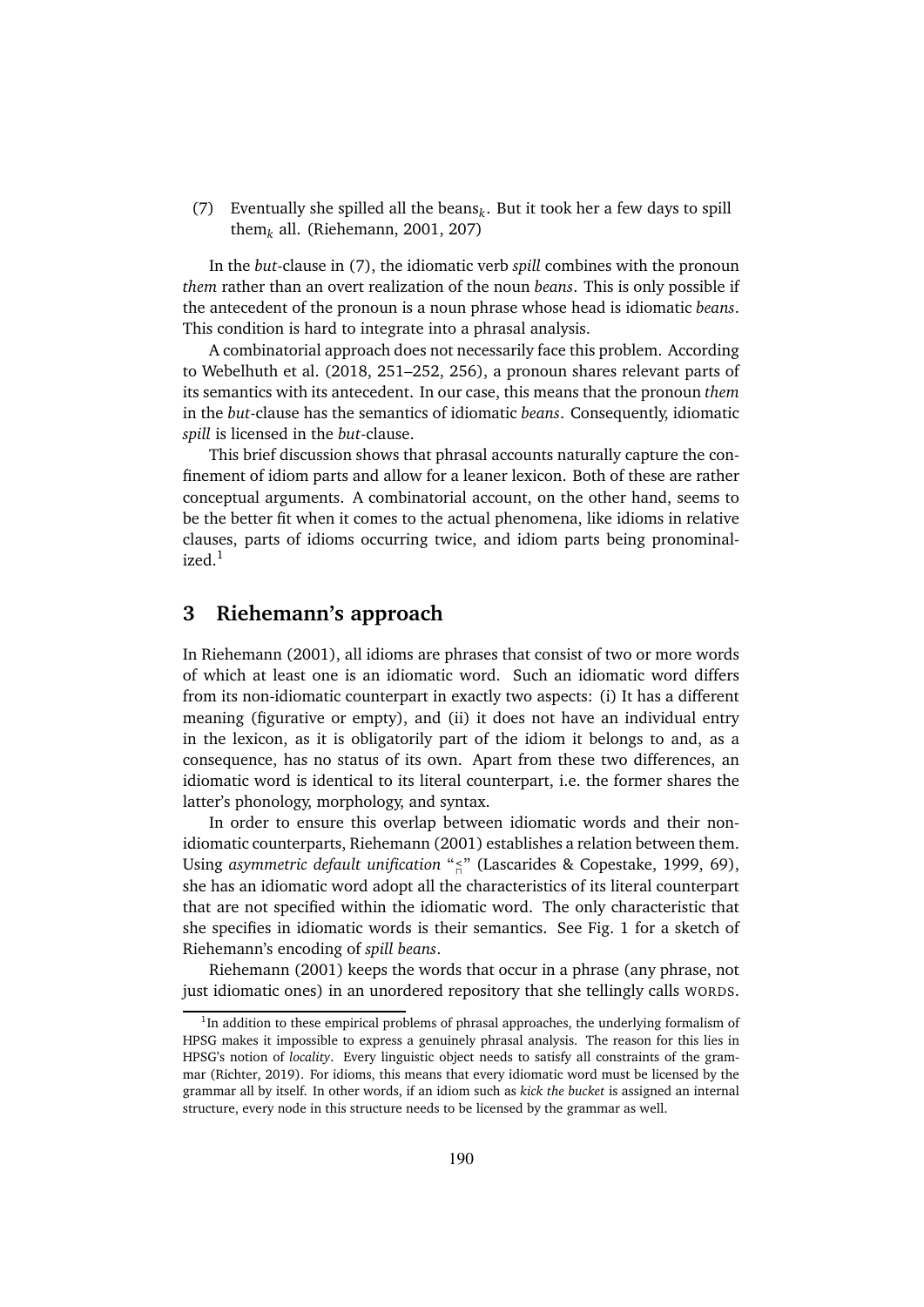$$
\left[\begin{array}{c}\text{spill}\_\text{beans\_idiom}\_\text{phrase}\\\ \left(\begin{array}{c}\begin{bmatrix}i\text{-word}\\\dots\text{LISZT}\end{bmatrix}\left\{\begin{bmatrix}i\text{-spill}\_\text{rel}\\\text{UND }\underline{\mathbb{I}}\end{bmatrix}\right\}\end{array}\right]\right.\times\left[\begin{array}{c}\text{spill}\\\dots\text{LISZT}\end{array}\left\{\begin{bmatrix}spill\_\text{rel}\\\text{LISZT}\end{bmatrix}\right\}\end{array}\right],\right]
$$
\n
$$
\left[\begin{array}{c}\text{c-wDS}\\\text{i-word}\\\dots\text{LISZT}\end{array}\left\{\begin{bmatrix}i\text{-bean}\_\text{rel}\\\text{INST }\underline{\mathbb{I}}\end{bmatrix}\right\}\right]\right]
$$

Figure 1: Description of the idiom *spill beans* in Riehemann (2001, 192)

The words in the WORDS repository are identical (including their subcategorization requirements) to the terminal nodes of the syntactic tree of the phrase. In a phrase that consists of or contains an idiom, the words are not only stored in WORDS but also divided up into two different sub-repositories of WORDS: CONSTRUCTIONAL-WORDS (C-WORDS) and OTHER-WORDS (O-WORDS). C-WORDS contains all and only the words that are part of the idiom.

Due to the fact that Riehemann (2001) defines idioms as phrases that consist of two or more words of which at least one is an idiomatic word, there must be two or more words in C-WORDS and at least one of them must be idiomatic. O-WORDS is the complementary repository to C-WORDS and, therefore, contains all and only the words that are *not* part of the idiom, which are always nonidiomatic. The reason why Riehemann (2001) allows for non-idiomatic words in her idiomatic phrases (and hence in C-WORDS) are idioms in which at least one of the words has its literal meaning, as in *miss the boat* 'miss out'. Since C-WORDS and O-WORDS are the only sub-repositories of WORDS, the union of their members results in the members of WORDS again.

At the level of the complete utterance, a 'head count' is carried out to ensure that all and only those idiomatic words are present that originated in C-WORDS. This guarantees that idiomatic words only appear when licensed by an idiom phrase, so that no idiom is incomplete. If a part of an idiom is present at the level of the complete utterance, the other parts have to be present as well and stand in the appropriate semantic relationship. The way the mechanism is built, it requires a one-to-one correspondence of idiomatic words in the structure and idiomatic words on phrasal C-WORDS lists.

Compared to combinatorial accounts, Riehemann's phrasal account offers the general advantages of phrasal analyses mentioned above: There is no need for individual lexical entries of the idiomatic uses of words, and there is a central place in which the idiom is defined as a whole. At the same time, the approach is subject to two empirical problems of such accounts. The pronominalization of idiom parts as in (7), is one of these cases. For example, in (7), the WORDS list of the sentence contains the idiomatic word *spill* and the pronoun *them*. However, it is plausible that the pronoun *them* differs from the literal word *beans*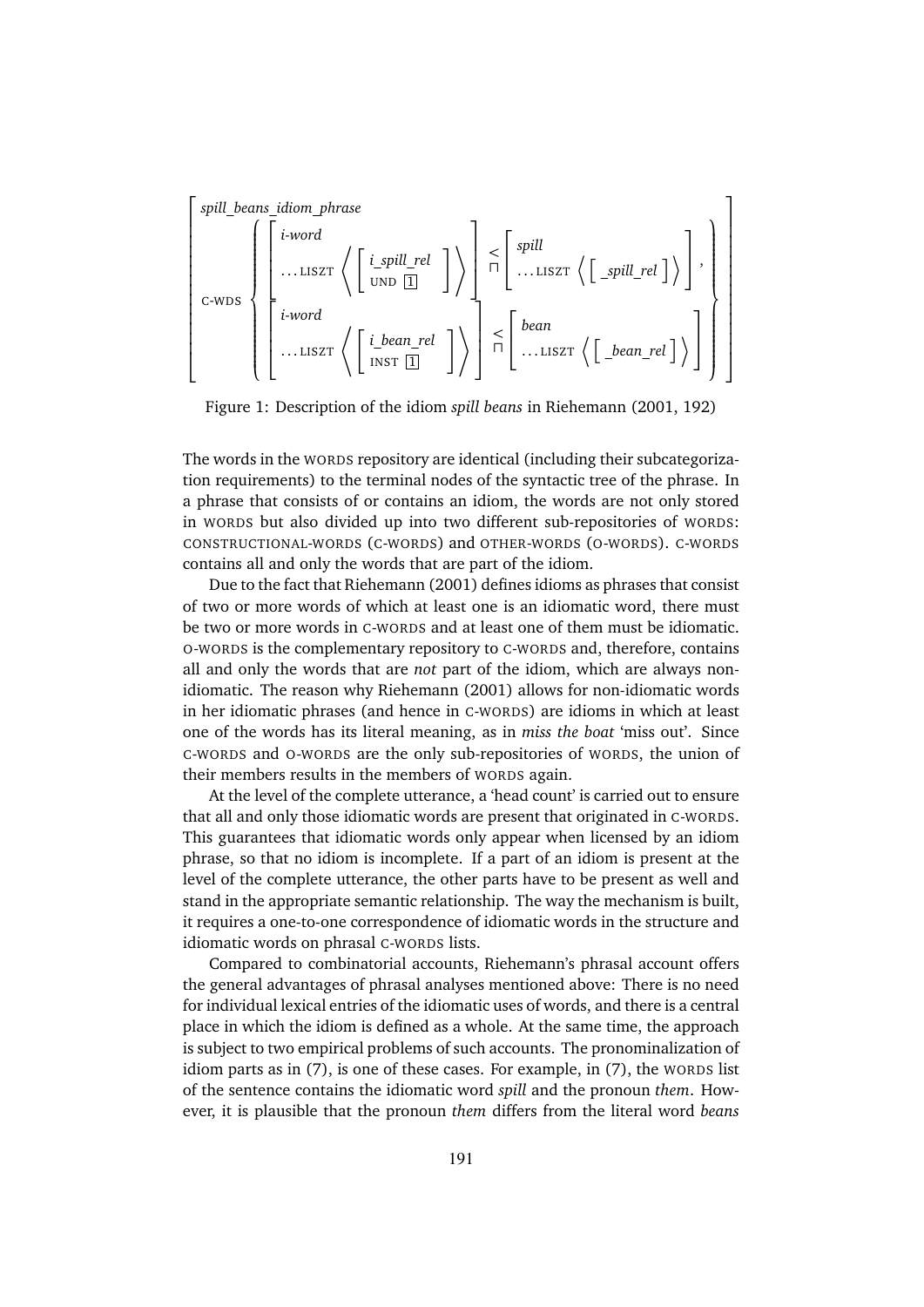in more than just the semantics. Consequently, the pronoun cannot asymmetrically default-unify with the literal word *beans*. This means that there cannot be the required two idiomatic words on the C-WORDS list.

The second problem is exemplified by data such as (6): There are two occurrences of the word *spill*, but only one of the word *beans*. The mechanism for checking the occurrence of the correct C-WORDS does not allow this.

In addition to these empirical problems, the technical realization of the underlying idea is not fully satisfactory. First, the WORDS mechanism is not used for anything other than the licensing of idioms. Second, the mechanism of asymmetric default unification is equally not part of the core machinery of HPSG.

To summarize, Riehemann's approach tries to capture the flexibility of combinatorial approaches with the conceptual advantages of phrasal accounts. For this reason, we will take her analysis as our basis and propose modifications to solve its problems.

## **4 A new phraseo-combinatorial analysis**

The proposal that we will present in this section conserves the basic ideas of Riehemann (2001) but expresses them in a different way. First, we will encode Riehemann's "s<sup>-</sup>" as a lexical rule. Second, we will replace the worns mechanism with a constraint on idiomatic phrases and a collocational restriction on idiomatic words. Third, we follow Webelhuth et al. (2018) in assuming that the completeness requirement on idioms is semantic rather than syntactic, let alone phrasal. We will present the ingredients of our analysis step by step – in a simplified version in Section 4.1, and in a refined version in Section 4.2.

Throughout the paper, we are largely agnostic with regard to the type of semantic approach to be assumed. We only need to assume that there is a semantic constant that is associated with a particular reading of a word. This constant would be the value of the RELN attribute in Pollard & Sag (1994), of MAIN in Richter & Sailer (2004), or of LID in Sag (2012). In this paper, we will simply call this attribute RELN.

#### **4.1 Basic version of the analysis**

Riehemann establishes a relation between a literal and an idiomatic version of words that occur in idioms in terms of her asymmetric default unification. We will express Riehemann's idea as an *object-level lexical rule* à la Meurers (2001). This is a well-defined and commonly recognized mechanism. It is a natural choice for us, as there is a clear connection between the two mechanisms: A lexical rule expresses the differences between its input and its output, with the assumption that anything not specified is taken over. Similarly, Riehemann's operator is intended as saying that the literal use of a word and its idiomatic use share all properties except of those explicitly specified by the idiom.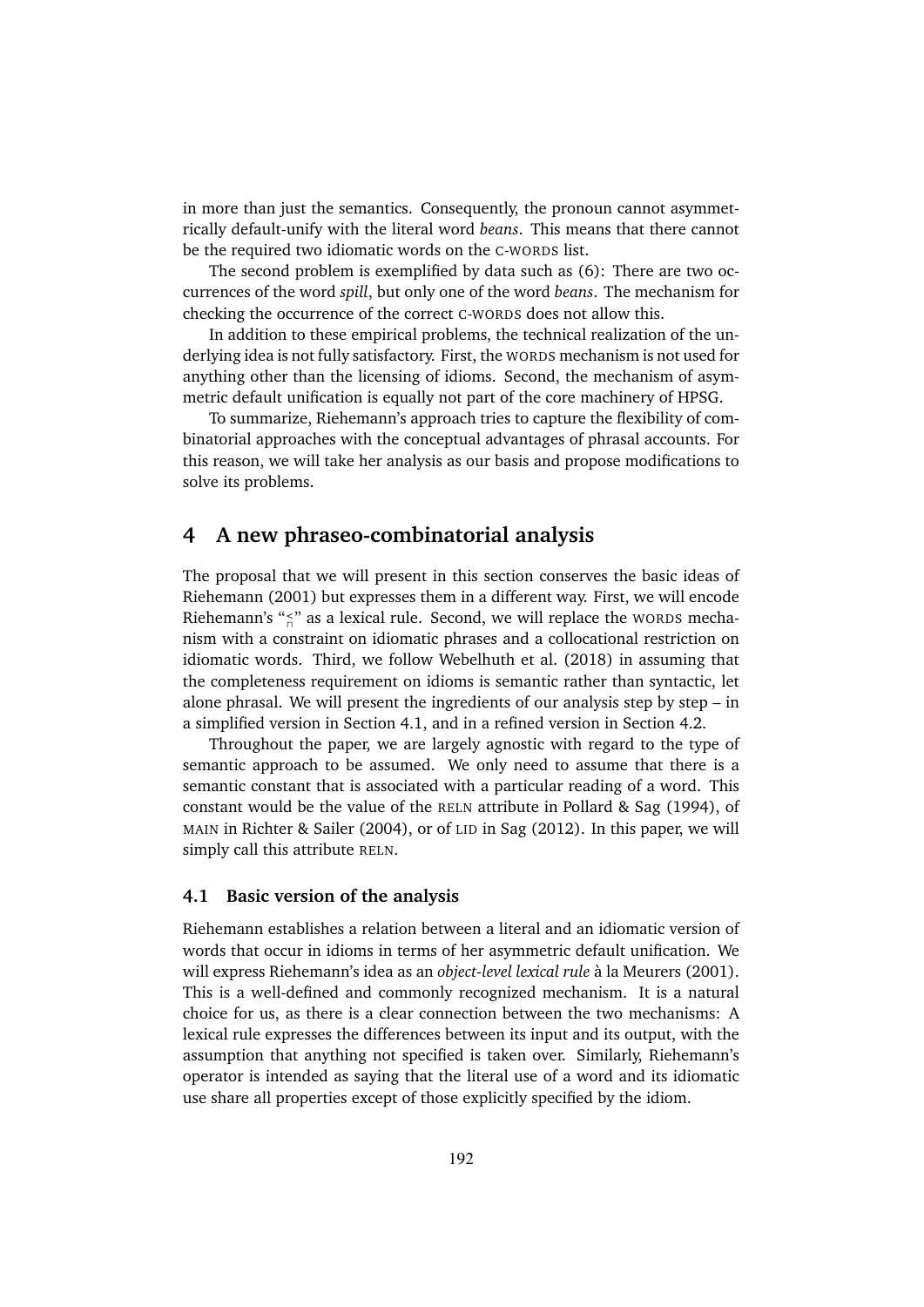\n
$$
\text{word} \rightarrow
$$
\n $(L_1 \land \left[ \text{STOP } \langle \rangle \right] ) \lor \dots \lor (L_n \land \left[ \text{STOP } \langle \rangle \right])$ \n $( \text{simple words})$ \n $\lor \boxed{1}$ \n $\text{STOP } \left\langle \left[ \text{lex-rule} \right] \right] \right\}$ \n $( \text{derived words})$ \n

Figure 2: The Word Principle from Meurers (2001, 176)

$$
i\text{-}word\text{-}lr \longrightarrow \left[\begin{array}{c} \text{IN} \\ \text{OUT} \end{array} \middle| \begin{array}{c} \text{SYNS} \mid \text{LOC} \end{array} \left[ \begin{array}{c} \text{CONT} \; \boxed{1} \\ \text{ONT} \; \boxed{2} \end{array} \right] \right] \quad \& \; \boxed{1} \neq \boxed{2}
$$

Figure 3: Constraint on the sort *i-word-lexical-rule* (*i-word-lr*; 1st version)

Meurers (2001) introduces a sort *lexical-rule* with two attributes, IN and OUT, both of which take a *word* object as their value. Such *lexical-rule* objects occur inside words. Meurers (2001) defines an attribute STORE on the sort *word*. The value of this attribute is a list, which is empty in the case of a simple word. For derived words, the STORE value contains the *lexical-rule* object which licenses the derived word. This is expressed by identifying the derived word with the output of the lexical rule, i.e., with the OUT value. Meurer's version of the Word Principle is given in Fig. 2.

For our cases, we introduce a special lexical rule for idiom components. We assume a sort *idiomatic-word-lexical-rule* (*i-word-lr*), which is a subsort of *lexical-rule*. A first version of this lexical rule is given in Fig. 3. The input of the lexical rule specifies the literal version of an idiom component. The output of the rule specifies the properties of the idiom-specific use of the same word. The way the rule is stated, it only requires that the input and the output differ with respect to their CONT, i.e., that the idiomatic word differs in meaning from its non-idiomatic base. In the example, we use *spill-id* and *bean-id* for the meaning of *spill* and *bean* as they occur in this idiom.

The next ingredient of our theory is a phrasal constraint that actually defines an idiom. Again, we follow the basic ideas from Riehemann (2001). We assume that each phrase has an additional attribute C(ONSTRUCTION)-W(OR)DS. The value of this attribute is a list of *i-word-lexical-rule* and *word* objects. It contains the specification of an *i-word-lr* for each idiomatic word, and of a *word* for each literal word that is an obligatory component of the idiom.<sup>2</sup>

Ordinary phrases have an empty C-WDS list. We provide the phrasal specification for the idiom *spill beans* in Fig. 4. Note its striking similarity to Riehemann's analysis, as given above in Fig. 1.

We introduce a *Lexicon of idiomatic expressions*, given in Fig. 5. This is a constraint on phrases with a non-empty C-WDS list. The consequent of the con-

<sup>2</sup>We will not discuss idioms containing words in their literal meaning, such as *miss the boat*. Nonetheless, we will formulate our constraints in a way compatible with these cases.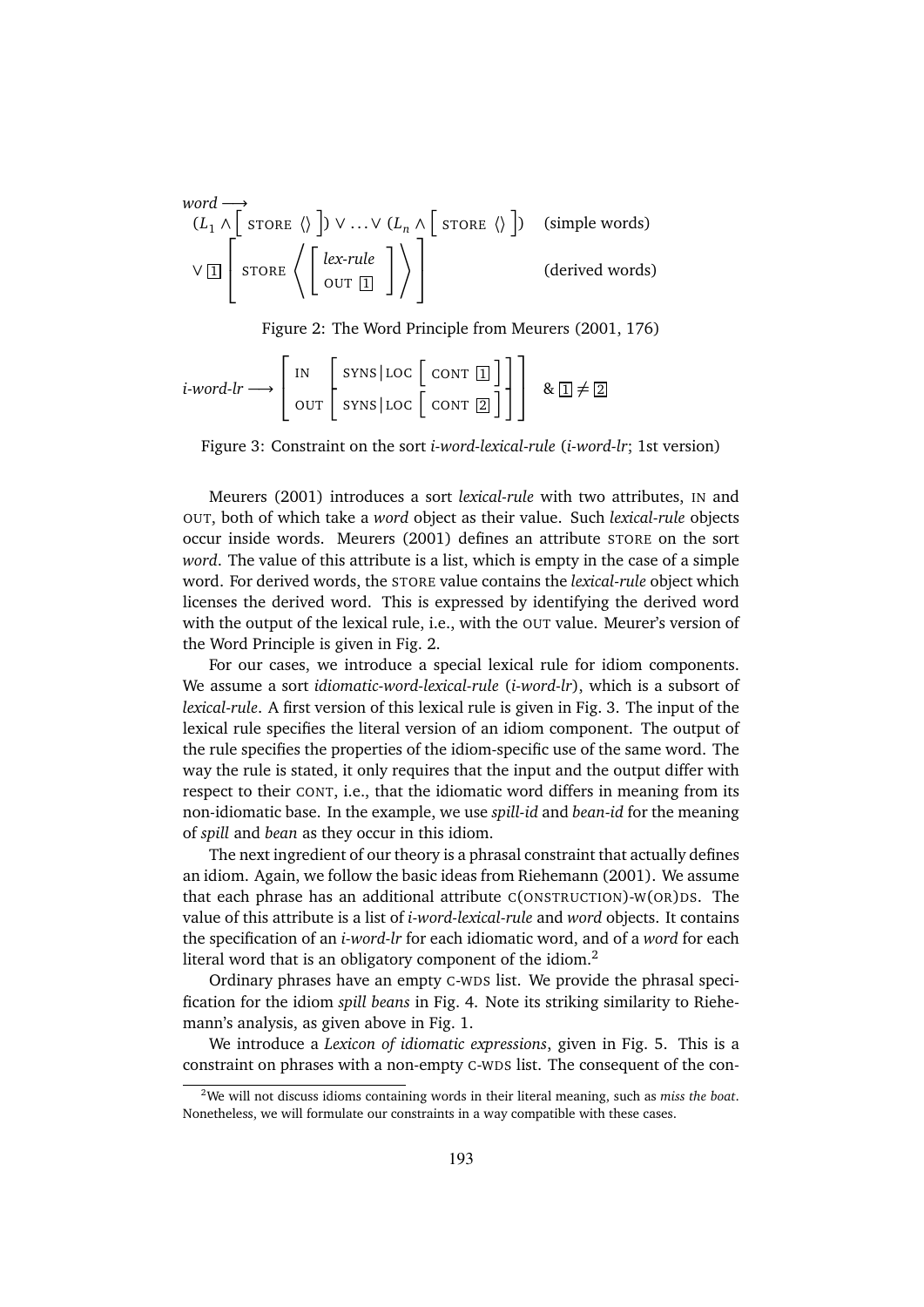

Figure 4: Sketch of the description of the idiomatic phrase *spill beans*

straint is a disjunction of descriptions of the idiomatic expression of the language. The individual entries of the idioms are heavily simplified in the figure. Each of them will look like the example in Fig. 4. Any phrase with a non-empty C-WDS list must satisfy one of the disjuncts in Fig. 5, i.e., must be an instantiation of an idiom.

So far, we have seen how to write the specification of the properties of an idiom. What is missing is how this will be put to work in a sentence. To do this, we need two constraints: First, a constraint that guarantees that whenever a particular idiomatic phrase is used, it dominates all words that constitute this idiom. Second, whenever an idiomatic word is used, it must be dominated by a corresponding idiomatic phrase.

The first of these constraints can be expressed straightforwardly. We provide a first version of it in (8). It enforces that an idiomatic phrase dominates the words that constitute the idiom. These can be words in their literal meaning or in their idiom-specific use – i.e. the words in the OUT value of an *i-word-lr* object.

(8) Idiom Completeness Constraint (first version):

A phrase with a non-empty C-WORDS list must dominate words identical with the elements on its C-WORDS list or their OUT values.

We need some additional mechanism for the second constraint. As this constraint is concerned with the distribution of lexical elements, we adopt a version of the HPSG collocation theory, presented in Richter & Sailer (2003) for bound words, in Richter & Soehn (2006) for negative polarity items, and in Soehn (2009) additionally for external allomorphy (such as the *a/an* alternation). This theory is assumed as a prerequisite in a number of existing HPSG analyses of idioms, such as Sailer (2003), Soehn (2006), or Webelhuth et al.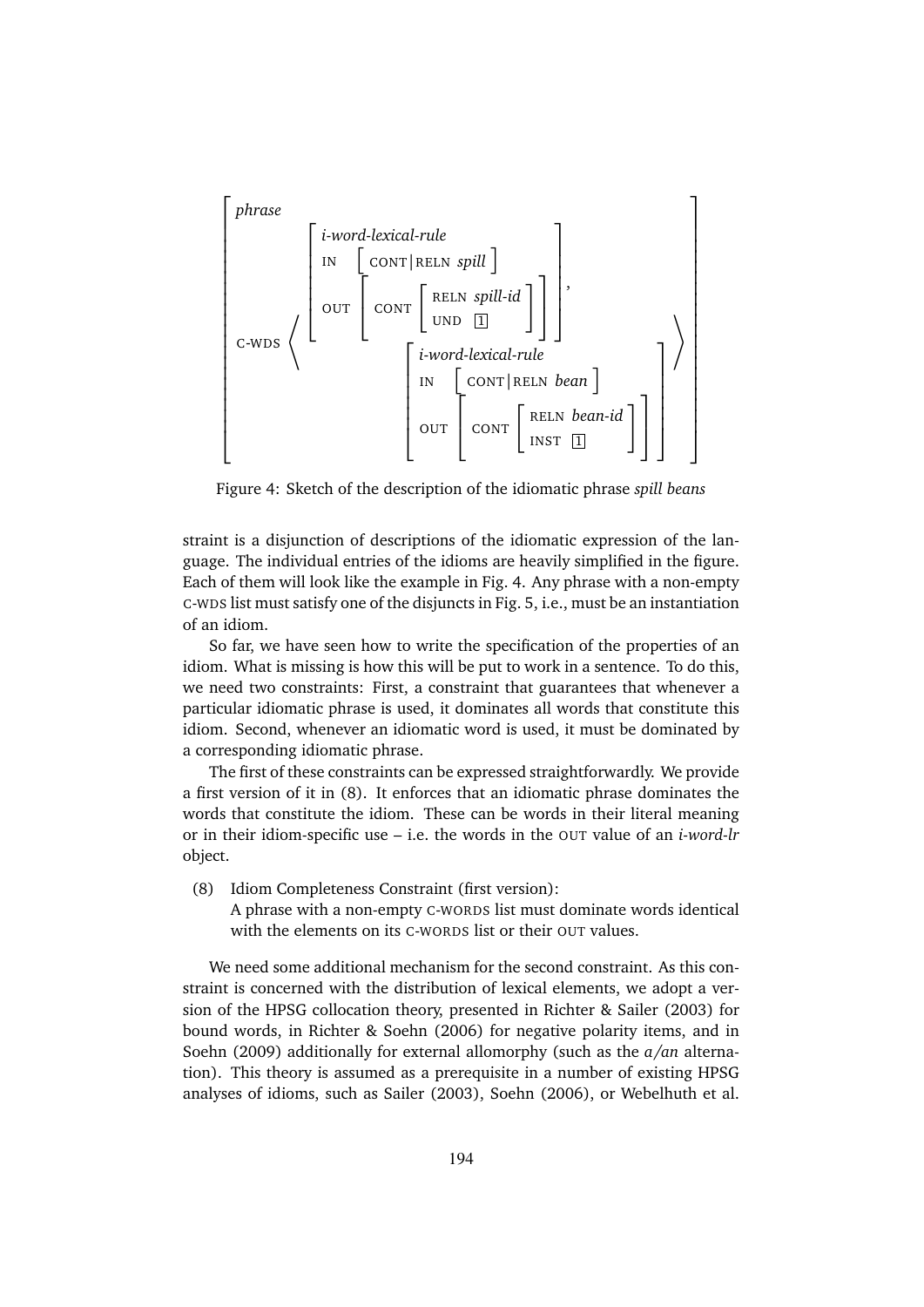$$
\begin{bmatrix}\n\text{phrase} \\
\text{c-wDs} \text{ relist}\n\end{bmatrix}\n\rightarrow\n\begin{bmatrix}\n\text{c-wDs} \left\langle \begin{bmatrix}\n\text{i-word-lr} \\
\text{IN } ... \text{RELN } \text{spill}\n\end{bmatrix}, \begin{bmatrix}\n\text{IN } ... \text{RELN } \text{bean}\n\end{bmatrix} \right\rangle\n\end{bmatrix}
$$
\n
$$
\begin{bmatrix}\n\text{c-wDs} \left\langle \begin{bmatrix}\n\text{i-word-lr} \\
\text{IN } ... \text{RELN } \text{kick}\n\end{bmatrix}, \begin{bmatrix}\n\text{i-word-lr} \\
\text{IN } ... \text{RELN } \text{bucket}\n\end{bmatrix} \right\rangle\n\end{bmatrix}
$$
\n
$$
\begin{bmatrix}\n\text{c-wDs} \left\langle \begin{bmatrix}\n\text{word} \\
... \text{RELN } \text{miss}\n\end{bmatrix}, \begin{bmatrix}\n\text{i-word-lr} \\
\text{IN } ... \text{RELN } \text{boat}\n\end{bmatrix} \right\rangle\n\end{bmatrix}
$$

Figure 5: Lexicon of idiomatic expressions

$$
i\text{-}word\text{-}lr \longrightarrow \boxed{3}
$$
\n
$$
\begin{bmatrix}\n\text{IN} & \begin{bmatrix}\n\text{SYNS} & \begin{bmatrix}\n\text{LOC} \mid \text{CONT}\n\end{bmatrix}\n\end{bmatrix} \\
\text{OUT} & \begin{bmatrix}\n\text{SYNS} & \begin{bmatrix}\n\text{LOC} \mid \text{CONT}\n\end{bmatrix}\n\end{bmatrix} \\
\text{COLL} & \begin{bmatrix}\n\text{C-WORDS} & \langle \dots, \boxed{3}, \dots \rangle\n\end{bmatrix}\n\end{bmatrix}\n\end{bmatrix}
$$
\n
$$
\& \boxed{1 \neq \boxed{2}}
$$

Figure 6: Constraint on the sort *i-word-lr* (final version, with collocation)

(2018). Consequently, we do not introduce additional machinery by using it.

In its simplest version, the collocation theory consists of a list-values attribute COLL, which is defined on lexical items. The elements of this list are *sign* objects. Finally, there is a constraint that a lexical item can only occur in a structure in which it is dominated by each of the elements on its COLL list.

In collocational approaches to idioms such as the ones just mentioned, an idiomatic word is collocationally restricted to co-occur with the other words that belong to the idiom. In our approach, the output of the *i-word-lr* needs to be collocationally restricted to occur within a phrase that licenses the idiom. In other words, the output of the *i-word-lr* is collocationally restricted to a phrase that has this instantiation of the lexical rule on its C-WORDS list. This is expressed in the revised version of the constraint on the sort *i-word-lr* in Fig. 6.

The Idiom Completeness Constaint in (8) and the revised version of the *iword-lr* in Fig. 6 have the desired effect: First, if there is an idiomatic phrase, it must dominate words that correspond to the OUT values of the elements in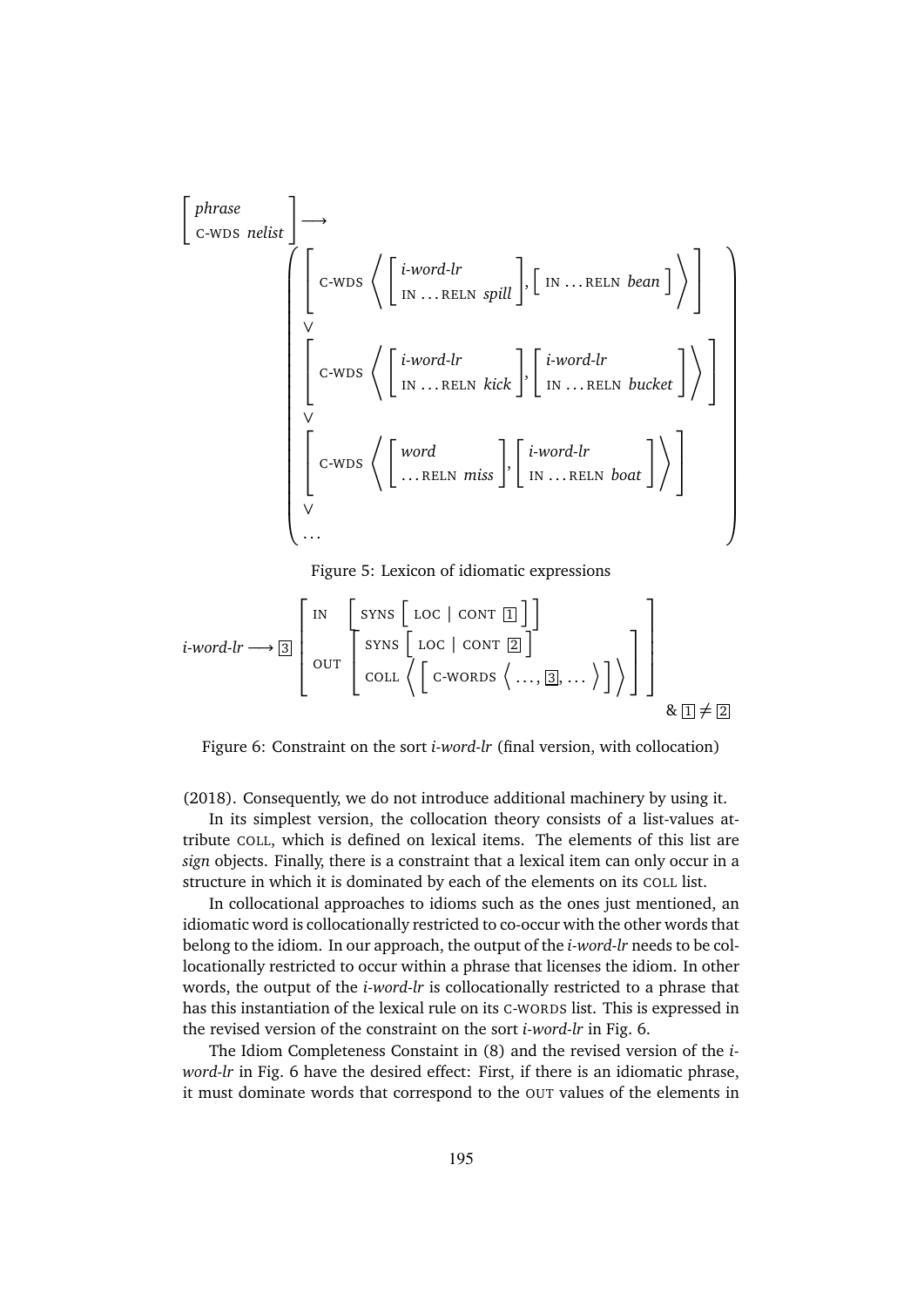

Figure 7: Sketch of the analysis of sentence (9b)

the phrase's C-WDS list. Second, if there is an idiomatic word, it requires the presence of an idiom on whose C-WDS list it is.

Even in this preliminary form, our approach allows us to capture some basic properties of idioms. The idiom *spill beans* is syntactically relatively flexible. As shown in (9), the idiom can occur in a active as well as in a passive form. We sketch our analysis of the passive example in Fig. 7.

- (9) a. Alex spilled the beans.
	- b. Beans were spilled.

The sentence in (9b) contains instances of the two idiomatic words *beans* and *spilled*. As indicated in the structure in Fig. 7 by "↑" these words are the output of an application of the *i-word-lr*. Consequently, they have a collocational requirement that they must be dominated by some phrase on whose C-WDS list these idiomatic words are found. This triggers the occurrence of the phrase, specified in Fig. 4. It is, therefore, guaranteed that whenever there is an idiomatic word, it enforces the presence of a disjunct from the lexicon of idiomatic expressions in Fig. 5. On the other hand, once there is a phrase with a non-empty C-WDS list in a structure, the Idiom Completeness Constraint from has the effect that this phrase must dominate all words that are relevant for a particular idiom.

The ungrammatical example (10) contains only one part of the idiom. Our theory correctly excludes this sentence under an idiomatic reading.

(10) \$ Alex told me the beans.  $\neq$  'Alex told me the secrets.'

If the word *beans* is used idiomatically, it must be dominated by a phrase which has on its C-WDS list two *i-words-lr* objects, one for the idiomatic version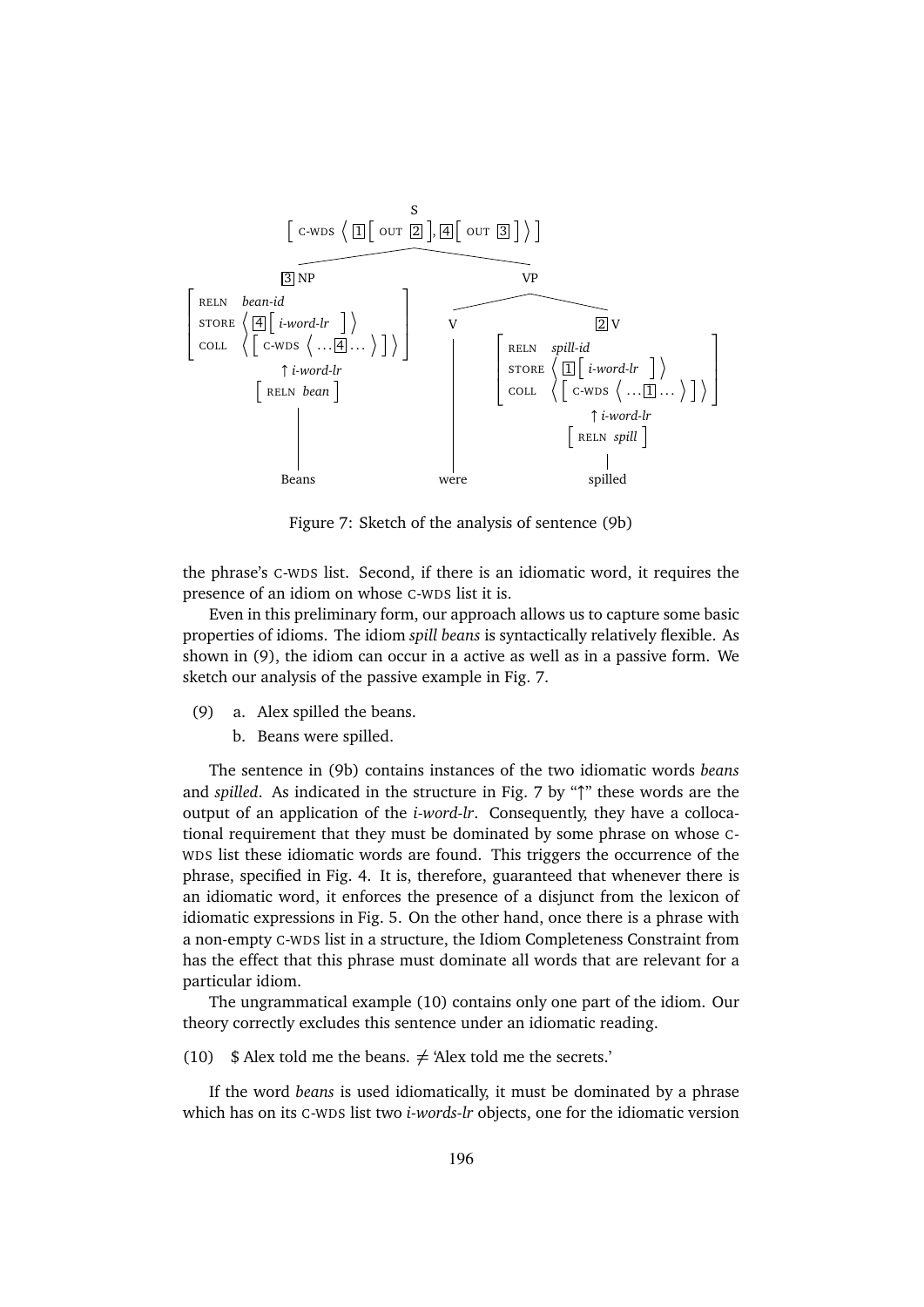of *beans* and one for the idiomatic version of *spill*. This phrase, then, must dominate words identical to the OUT values of its C-WDS elements. In this particular sentence, however, the idiomatic use of the word *spill* is missing.

The basic version of our phraseo-combinatorial approach has all the basic components: It is combinatorial in that idiomatic words have exactly the properties stipulated for them in corresponding purely combinatorial approaches. We have chosen a collocational variant of a combinatorial approach rather than the selection-based one of Kay et al. (2015) and Michaelis (2019). Our approach is phrasal in that there are no lexical entries for those idiomatic words but a single specification of the idiom as a whole in terms of a phrasal specification. This specification, however, does not constrain the type of phrase but only the idiomatic words that it must dominate. It is at the phrasal level that the mapping from the literal to the idiomatic word is constrained.

#### **4.2 Final version of the analysis**

The basic version of our account presented in Section 4.1 does not yet capture the full syntactic and semantic flexibility that we discussed in Section 2. In particular, the insight that the completeness requirement of an idiom is semantic in nature is not yet encoded. To implement this insight, we will loosen the cooccurrence constraints in the Idiom Completeness Constraint to the relevant parts of the semantic representation.

The need for such a refinement can be illustrated with examples such as (7), repeated for convenience in (11). Here, one of the obligatory parts of the idiom is realized by a pronoun, *them*, rather than by a noun phrase containing the idiomatic word *beans*.

(11) Eventually she spilled all the beans $_k$ . But it took her a few days to spill them*<sup>k</sup>* all.

We can adopt the solution in Webelhuth et al. (2018): The idiomatic phrase only requires the occurrence of a word with the relevant idiomatic content, i.e. with the relation *beans-id*. This is expressed in the final version of the Idiom Completeness Constraint in (12).

(12) Idiom Completeness Constraint (final version): For each phrase *p* and for each object *o* on *p*'s C-WORDS list, *p* dominates a sign whose CONT|RELN value is identical with *o*'s CONT | RELN value or its OUT | ... | CONT | RELN value.

In the critical example (11), the antecedent of the pronoun *them* is the noun phrase *the beans* from the previous sentence. We assume with Webelhuth et al. (2018) that the basic content is among the things shared between an anaphorically used pronoun and its antecedent. This includes enough information to fulfill the completeness requirement of the idiom. Adapting this to the present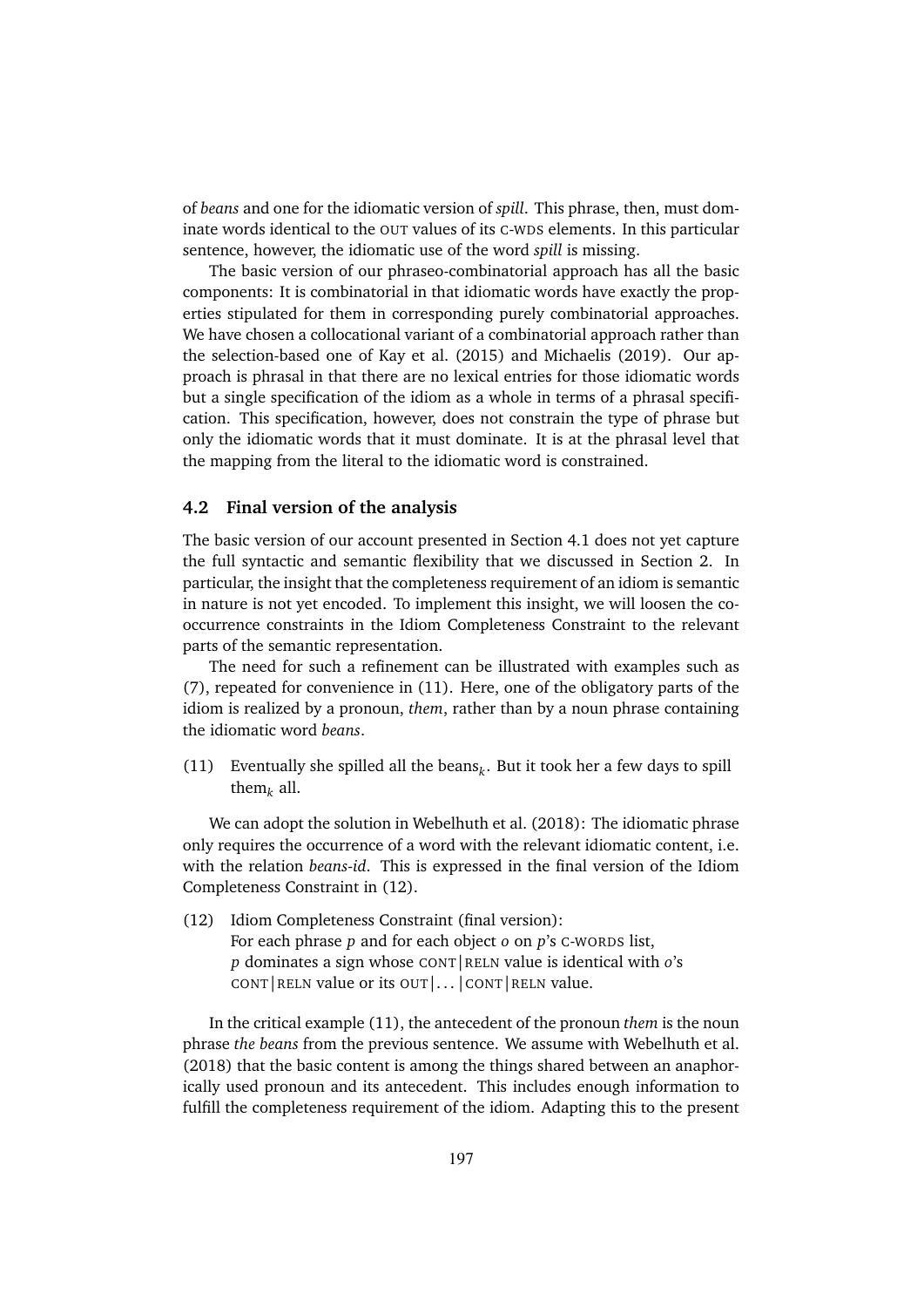

Figure 8: Sketch of the analysis of the sentence *Alex spilled them.*

architecture, we assume that the RELN value of the pronoun is identical with that of its antecedent. This is sufficient to satisfy the Idiom Completeness Constraint in its final version in (12) – though it was not enough to satisfy the earlier form of this constraint in (8).

We provide an analysis of a simple sentence with a pronominalized idiom part, *Alex spilled them*, in Fig. 8. The idiomatic word *spilled* is licensed as it is dominated by a phrase in which the particular mapping from non-idiomatic *spill* to its idiom-specific version is specified. The pronoun *them* is not idiomatic and, as such, has no idiom-specific distributional requirements. It has, however, certain restrictions as a discourse anaphora. These include that parts of its semantics, in particular its RELN value, are identical with those of its antecedent. The top node in the tree is the idiomatic phrase. It satisfies the Idiom Completeness Constraint because it dominates signs with the RELN values required in the outputs of the *i-word-lr* objects of the idiomatic phrase's C-WDS list – namely the idiomatic word *spilled* and the discourse anaphoric pronoun *them*.

The remaining problem for the current version is that a single idiomatic phrase should be able to license several occurrences of an idiomatic word. We saw a relevant example above in (6), repeated as (13).

(13) The beans  $\begin{bmatrix} V_P & V_V \end{bmatrix}$  have not been spilled yet], but  $\begin{bmatrix} V_P & W \end{bmatrix}$  be spilled very soon]].

This sentence contains two occurrences of the word *spill*. They cannot both be identical with the verbal element on the phrase's C-WDS list. For this reason we need to allow for multiple occurrences of idiom parts on the C-WDS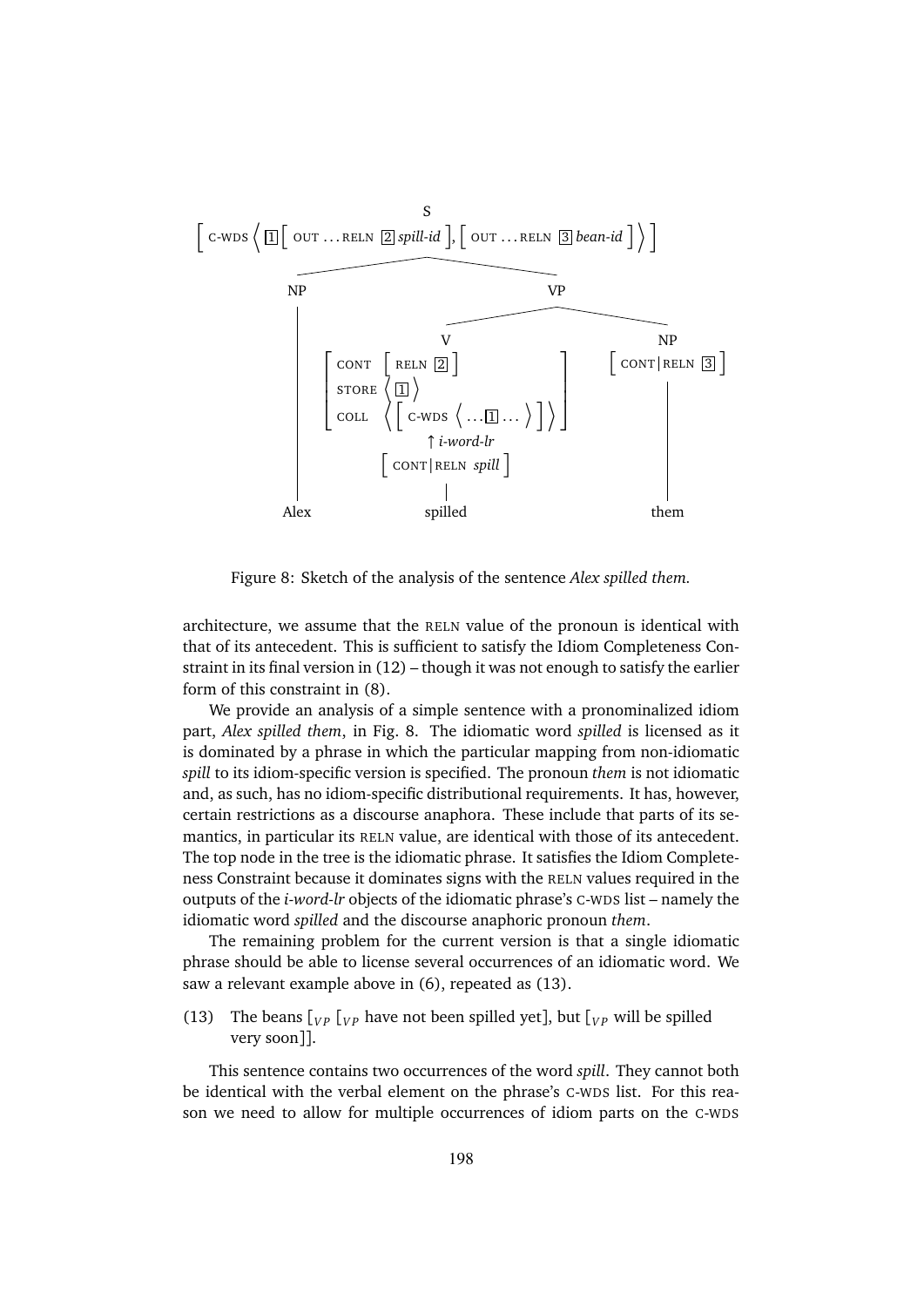list. To achieve this, we introduce some underspecification in the description of idiomatic phrases. The required change is shown schematically in (14). The phrasal description in Fig. 4 has the form given in (14a), with just two *i-word-lr* objects  $\rho_1$  and  $\rho_2$  on its C-WDS list. We modify this in the way specified in (14b), i.e., by adding a meta-description operator *∆* which is defined below the AVM.

(14) a. Phrasal constraint with fully specified C-WDS list:

 *phrase*  $\langle \rho_1, \ldots \rho_n \rangle$ ı b. Phrasal constraint with underspecified C-WDS list: *phrase*  $\textsf{c}\text{-}\textsf{wds} \Delta\big(\langle \rho_1, \ldots \rho_n \rangle\big)$ ٦ where for each list *L*,  $\Delta(\langle \rho_1,\ldots,\rho_n \rangle)$  describes *L* iff for each element *e* of *L*, there is a list *L<sup>e</sup>* of elements of *L* such that *e* is on  $L_e$  and  $L_e$  is described by  $\langle \rho_1, \ldots, \rho_n \rangle$ .

We implement this change in all definitions of idiomatic phrases such as the one in Fig. 4, i.e., we introduce the operator  $\Delta$  in the description of the value of the C-WDS list. This underspecified version allows us to account for sentence (13). The corresponding structure of a simplified version of this sentence is given in Fig. 9.

The top node in Fig. 9 is the relevant idiomatic phrase. It contains two instances of the lexical rule that licenses the idiomatic word *spill*. This constellation is licensed by the underspecified version of Fig. 4. The C-WDS list of the phrase is the relevant list *L* from the definition. For each of its elements, we can find the necessary subparts: For the first element,  $[1]$ , the list  $\langle 1, 5 \rangle$  satisfies the original description. For the second element,  $\boxed{3}$ , the relevant list is  $\bra{3}$ ,  $\boxed{5}$ ). Finally, either list is a possibility for the third element of the list, [5]. This shows that the C-WDS list of the top node in Fig. 9 satisfies our modified description of the idiomatic phrase.

The resulting structure also satisfies all other constraints introduced in this paper. For each of the idiomatic words, there is an element on the phrase's C-WDS list that is identical to the word's STORE value, i.e., the COLL requirements of the idiomatic words are satisfied. The overall phrase meets the Idiom Completeness Constraint from (12) as well: For each of its elements there is a word in the phrase whose semantics is identical to that specified in the phrase's C-WDS list.

We should briefly turn to the examples of idioms in relative clauses from (5), repeated in (15). In (15a), the idiomatic phrase would be some phrase dominating idiomatic *strings* and the relative clause. This phrase contains the *iword-lr* object on its C-WDS list that license idiomatic *strings* and idiomatic *pull*. This satisfies the collocational constraint of the idiomatic words. As the gap in the relative clause and the noun *string* have an identical index, the linking requirement of the phrase is satisfied, which is the same as for *spill beans* in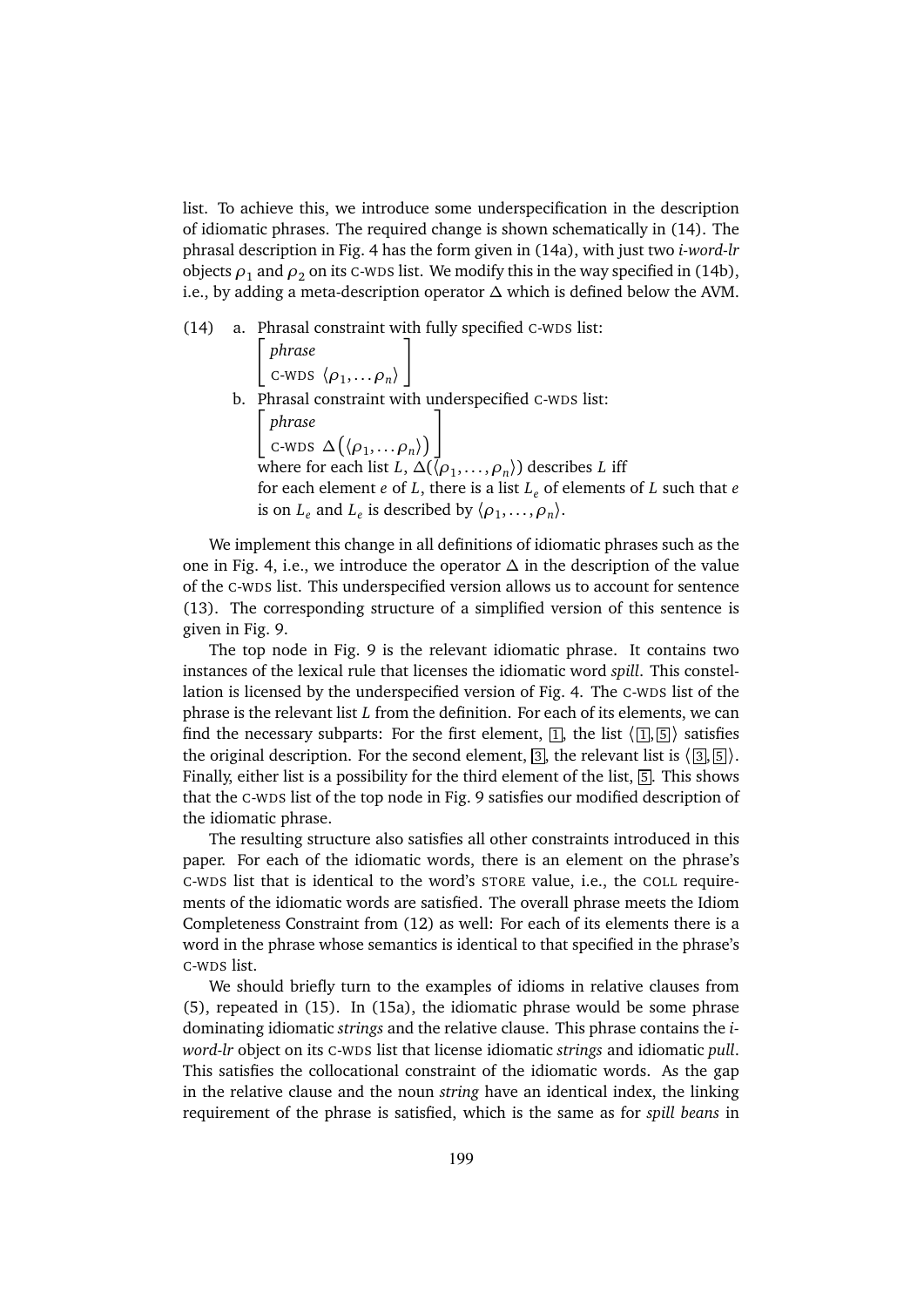

Figure 9: Sketch of the analysis of a simplified version of sentence (13)

Fig. 4. Finally, by dominating the two idiomatic words, the phrase satisfies the Idiom Completeness Constraint.

- (15) a. The strings<sub>k</sub>  $\left[_{RC}$  that Pat pulled <sub>*k*</sub></sub> got Chris the job.
	- b. John never pulled the strings*<sup>k</sup>* [*RC* that his mother told him should be pulled  $_{k}$ ].

The case in (15b) is only slightly more complex. The idiomatic phrase can be the matrix verb phrase. It contains two occurrences of idiomatic *pull* and one occurrence of idiomatic *strings*. Consequently, it is a variant of the case illustrated in (13) and in Fig. 9. The matrix occurrence of *pull* and the noun *strings* satisfy the phrasal description just as the two idiomatic words in Fig. 7. The occurrence of idiomatic *spill* inside the relative clause and the noun *strings* satisfy the description in the same way they do in sentence (15a).

We can briefly summarize our implementation of Riehemann's analysis before closing this section. A grammar writer can specify an idiom as a description of a phrase with a non-empty C-WORDS list. In this specification, idiomatic words are related to their non-idiomatic base. There is no need to add lexical entries for those idiomatic words. Consequently, the idiom can be defined in one central spot, as a disjunct in a constraint on phrases with a non-empty C-WORDS list. In the analysis of a sentence, however, the idiomatic words combine just as ordinary words, which gives us the full flexibility of combinatorial accounts of idioms.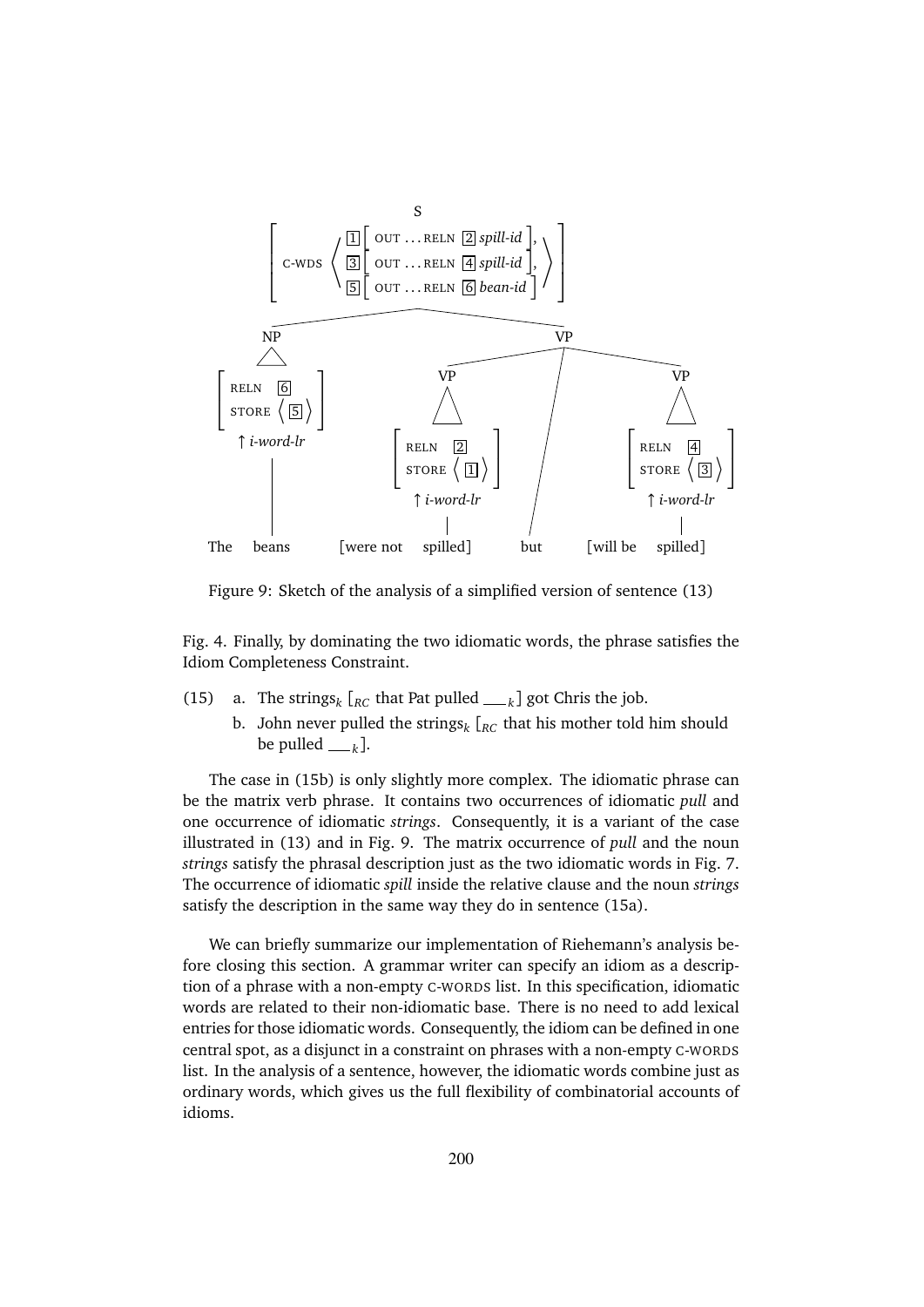In this section, the leanness of our approach for integrating idioms into an HPSG grammar may have been lost in the technical details: embedding lexical rules inside a list-valued feature on a phrase, making use of a collocation mechanism, and, finally, even adding a layer of underspecification to the C-WORDS lists. It is important to take these points as what they are: a technical implementation that is fully defined and that can simply be taken for granted.

### **5 Conclusion**

In this paper, we took a resuming view on the formal research on idioms, in particular within HPSG and related frameworks, focusing mainly on the divide between phrasal and combinatorial approaches. We noted a number of empirical advantages of combinatorial accounts over phrasal accounts, which is reflected in the dominance of combinatorial approaches in recent HPSG and SBCG analyses. On the other hand, such approaches seem conceptually problematic as they disregard the unit-like nature of idioms. Riehemann (2001) had already tried to mediate between these two positions, but her approach could not fully achieve this goal. Taking her insights and her analysis as our starting point, we propose a new phraseo-combinatorial approach that can be seen as a re-implementation of Riehemann's original ideas, extended to cover a wider range of data.

The resulting implementation is admittedly rather technical in its details. If one accepts the proposed constraints and the proposed lexical rule as part of the grammar, our approach allows for a straightforward encoding of idioms. It is combinatorial, but avoids separate lexical entries for uses of words inside idioms ("lexical explosion"). Instead, we can represent each idiom as a single, holistic unit. At the same time, we do not bind the characterization of an idiom to a particular constituent structure, but rather to the co-occurrence of lexical items with a particular meaning.

Let us briefly point to a potential extension of our theory. Egan (2008) discusses data as those in (16), which require the simultaneous presence of the idiomatic and the literal reading of the words constituting an idiom. $3$ 

(16) The strings we've been pulling to keep you out of prison are fraying badly. (Egan, 2008, 391)

To our knowledge, none of the other approaches that we have mentioned in this paper so far, be they phrasal or combinatorial, provide simultaneous access to the literal and the idiomatic reading. Findlay et al. (2019) is a first attempt towards a systematic understanding of the data. We have to leave an analysis

<sup>3</sup>Data on so-called *conjunction modification* such as *He bit his thirst-swollen tongue* (Ernst, 1981, 59) clearly are another case in which the literal and the idiomatic meaning of an expression are simultaneously used in the interpretation. They are discussed in detail in Bargmann et al. (2021).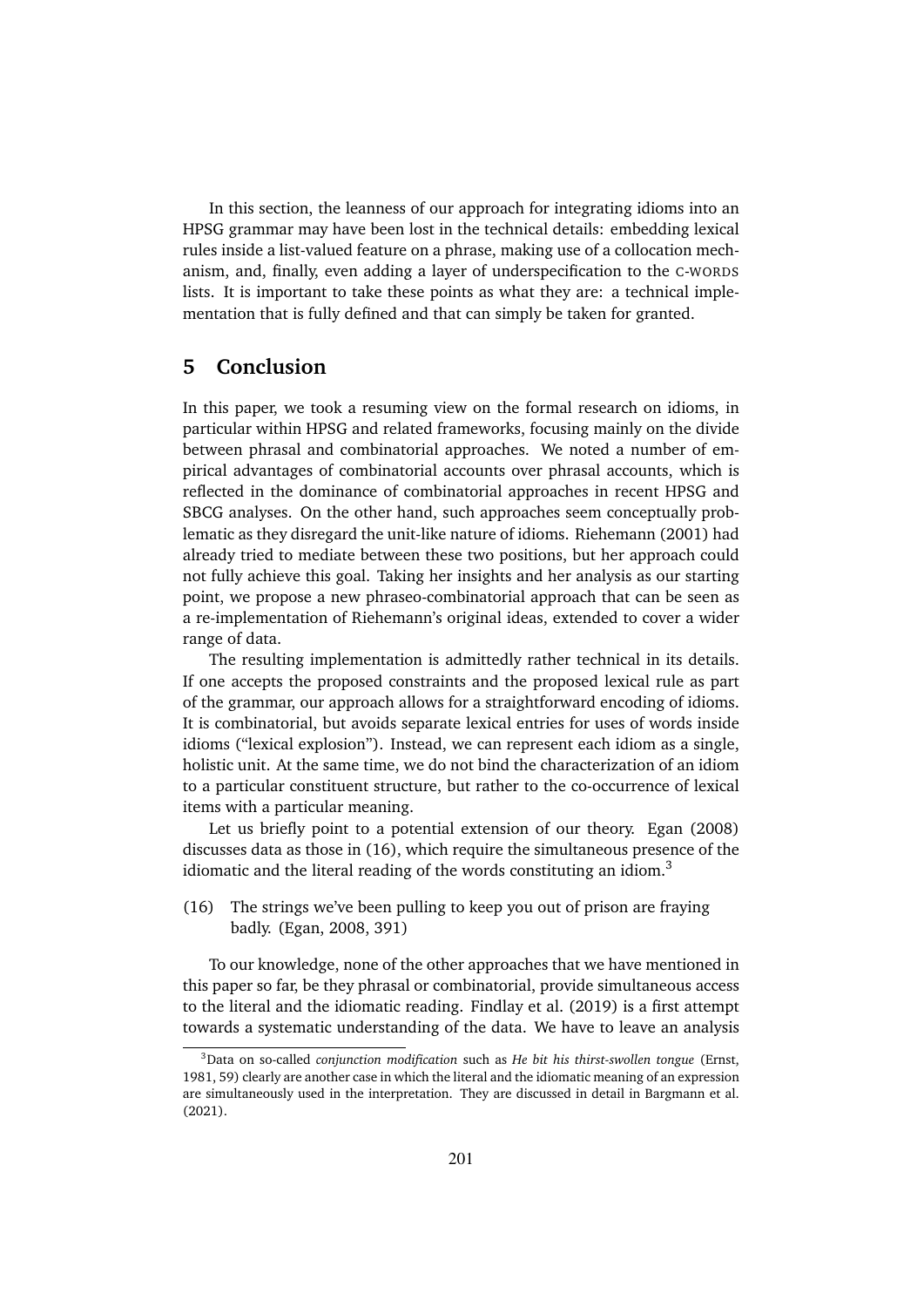of these data for future research. However, our approach could be a promising starting point as we assume the presence of both the literal and the idiomatic use of a word in the structure.

## **References**

- Bargmann, Sascha, Berit Gehrke & Frank Richter. 2021. Modification of literal meanings in semantically non-decomposable idioms. In Berthold Crysmann & Manfred Sailer (eds.), *One-to-many relations in morphology, syntax, and semantics*, 245–279. Berlin: Language Science Press. doi:10.5281/zenodo. 4729808.
- Bargmann, Sascha & Manfred Sailer. 2018. The syntactic flexibility of semantically non-decomposable idioms. In Manfred Sailer & Stella Markantonatou (eds.), *Multiword expressions: Insights from a multi-lingual perspective*, 1–29. Berlin: Language Science Press. doi:10.5281/zenodo.1182587.
- Chomsky, Noam. 1965. *Aspects of the theory of syntax*. Cambridge, Massachusetts: MIT Press.
- Egan, Andy. 2008. Pretense for the complete idiom. *Noûs* 42(3). 381–409.
- Ernst, Thomas. 1981. Grist for the linguistic mill: Idioms and 'extra' adjectives. *Journal of Linguistic Research* 1(3). 51–68.
- Findlay, Jamie Y. 2019. *Multiword expressions and the lexicon*: University of Oxford dissertation. http://users.ox.ac.uk/~sjoh2787/findlay-thesis.pdf.
- Findlay, Jamie Y., Sascha Bargmann & Manfred Sailer. 2019. Why the butterflies in your stomach can have big wings: combining formal and cognitive theories to explain productive extensions of idioms. Presentation at Europhras 2019, Santiago de Compostella.
- Gazdar, Gerald, Ewan Klein, Geoffrey Pullum & Ivan Sag. 1985. *Generalized Phrase Structure Grammar*. Cambridge, Massachusetts: Harvard University Press.
- Kay, Paul, Ivan A. Sag & Dan Flickinger. 2015. A lexical theory of phrasal idioms. Manuscript. www1.icsi.berkeley.edu/~kay/idiom-pdflatex.11-13-15.pdf.
- Krenn, Brigitte & Gregor Erbach. 1994. Idioms and support verb constructions. In John Nerbonne, Klaus Netter & Carl Pollard (eds.), *German in Head-Driven Phrase Structure Grammar*, 365–396. Stanford: CSLI Publications.
- Kuno, Susumu & Ken-ichi Takami. 2004. *Functional constraints in grammar: On the unergative-unaccusative distinction*. Amsterdam and Philadelphia: Benjamins.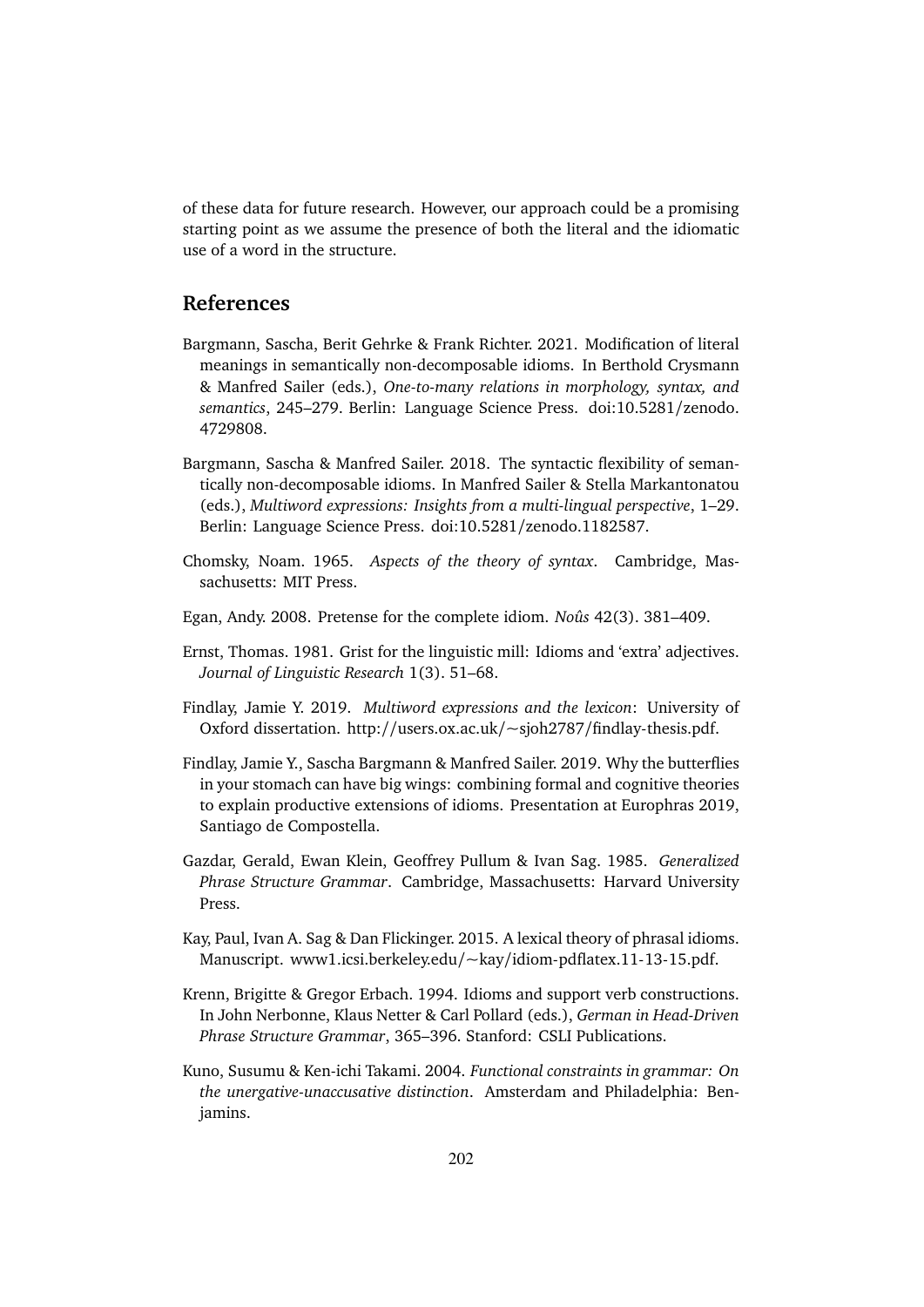- Lascarides, Alex & Ann Copestake. 1999. Default representation in constraintbased frameworks. *Computational Linguistics* 25. 55–105.
- Meurers, Walt Detmar. 2001. On expressing lexical generalizations in HPSG. *Nordic Journal of Linguistics* 24(2). 161–217. doi:10.1080/ 033258601753358605. Special issue on 'The Lexicon in Linguistic Theory'.
- Michaelis, Laura A. 2019. Constructions are patterns and so are fixed expressions. In Beatrix Busse & Ruth Moehlig-Falke (eds.), *Patterns in language and linguistics: New perspectives on a ubiquitous concept*, vol. 104 Topics in Linguistics, 193–220. Berlin: Mouton de Gruyter.
- Nunberg, Geoffrey, Ivan A. Sag & Thomas Wasow. 1994. Idioms. *Language* 70(3). 491–538.
- Pollard, Carl & Ivan A. Sag. 1994. *Head-Driven Phrase Structure Grammar*. Chicago and London: University of Chicago Press.
- Richter, Frank. 2019. Formal background. In Stefan Müller, Anne Abeillé, Robert D. Borsley & Jean-Pierre Koenig (eds.), *Head-Driven Phrase Structure Grammar: The handbook*, Berlin: Language Science Press. https://hpsg.huberlin.de/Projects/HPSG-handbook/PDFs/formal-background.pdf. Prepublished version.
- Richter, Frank & Manfred Sailer. 2003. Cranberry words in formal grammar. In Claire Beyssade, Olivier Bonami, Patricia Cabredo Hofherr & Francis Corblin (eds.), *Empirical issues in formal syntax and semantics*, vol. 4, 155–171. Paris: Presses Universitaires de Paris-Sorbonne.
- Richter, Frank & Manfred Sailer. 2004. Basic concepts of Lexical Resource Semantics. In Arne Beckmann & Norbert Preining (eds.), *ESSLLI 2003: Course material I*, vol. 5 Collegium Logicum, 87–143. Vienna: Kurt Gödel Society Wien.
- Richter, Frank & Jan-Philipp Soehn. 2006. *Braucht niemanden zu scheren*: A survey of NPI licensing in German. In Stefan Müller (ed.), *Proceedings of the 13th International Conference on Head-Driven Phrase Structure Grammar, Varna 2006*, 421–440. http://cslipublications.stanford.edu/HPSG/2006/richtersoehn.pdf.
- Riehemann, Susanne Z. 2001. *A constructional approach to idioms and word formation*: Stanford University dissertation.
- Sag, Ivan A. 2012. Sign-Based Construction Grammar: An informal synopsis. In Hans C. Boas & Ivan A. Sag (eds.), *Sign-Based Construction Grammar*, 69– 202. Stanford: CSLI Publications.